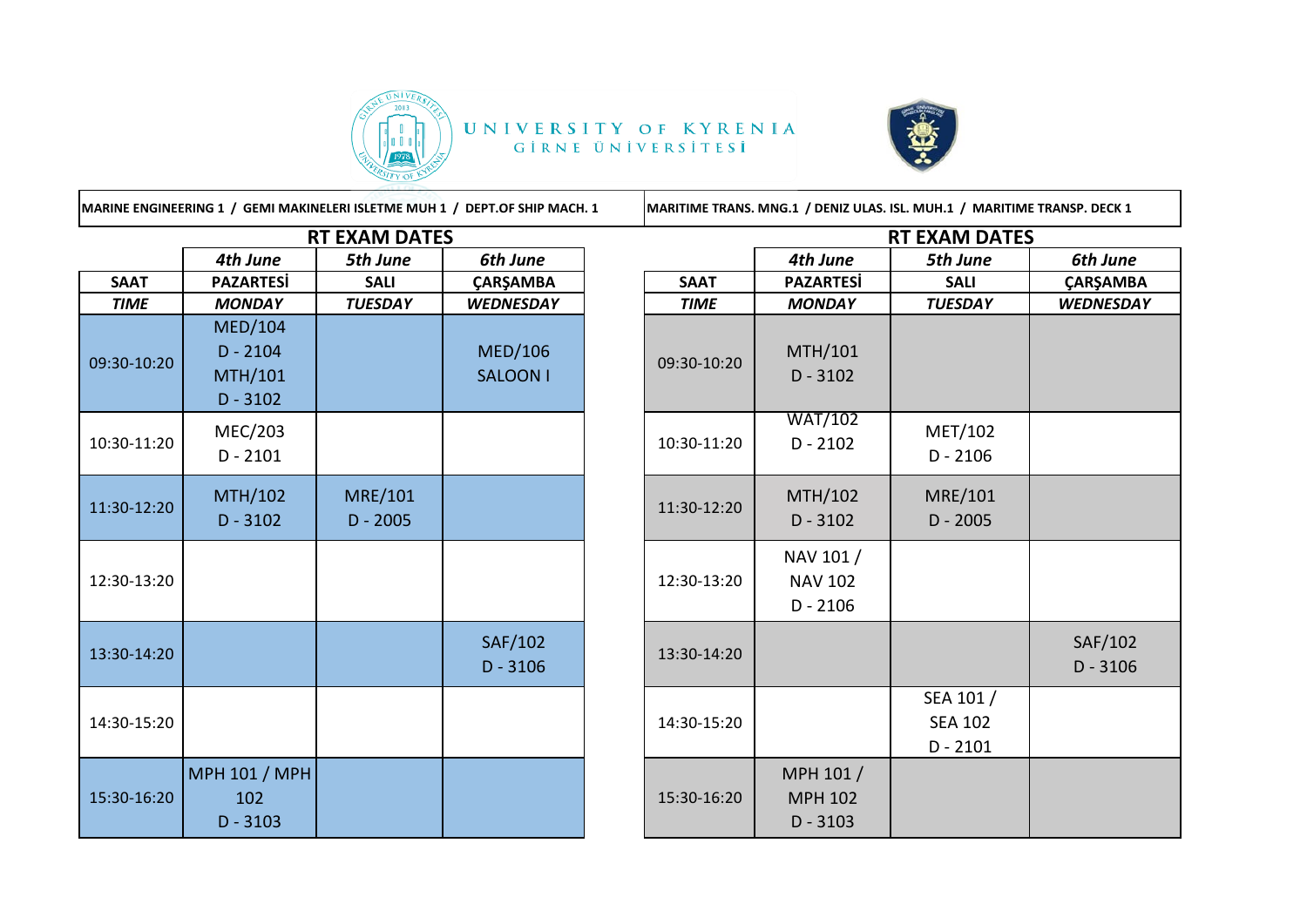



**MARINE ENGINEERING 2 / GEMI MAKINELERI ISLETME MUH 2 / DEPT.OF SHIP MACH. 2 MARITIME TRANS. MNG.2 / DENIZ ULAS. ISL. MUH.2 / MARITIME TRANSP. DECK 2** 

| <b>RT EXAM DATES</b> |                       |                              |                                    |  |             |                       | <b>RT EXAM DA</b>            |
|----------------------|-----------------------|------------------------------|------------------------------------|--|-------------|-----------------------|------------------------------|
|                      | 4th June              | 5th June                     | 6th June                           |  |             | 4th June              | <b>5th June</b>              |
| <b>SAAT</b>          | <b>PAZARTESİ</b>      | <b>SALI</b>                  | <b>ÇARŞAMBA</b>                    |  | <b>SAAT</b> | <b>PAZARTESİ</b>      | <b>SALI</b>                  |
| <b>TIME</b>          | <b>MONDAY</b>         | <b>TUESDAY</b>               | <b>WEDNESDAY</b>                   |  | <b>TIME</b> | <b>MONDAY</b>         | <b>TUESDAY</b>               |
| 09:30-10:20          |                       | <b>MEC/306</b><br>$D - 2102$ |                                    |  | 09:30-10:20 |                       |                              |
| 10:30-11:20          |                       | MEL/201<br>SALOON 1          | MEC 204 / CMP<br>152<br>$L - 2013$ |  | 10:30-11:20 | NAV/214<br>$D - 2102$ | <b>MEL/201</b><br>SALOON :   |
| 11:30-12:20          | MTH/201<br>$D - 3101$ |                              | <b>MED/202</b><br>$D - 2001$       |  | 11:30-12:20 | LAW/251<br>$D - 3001$ |                              |
| 12:30-13:20          |                       | <b>NRC/201</b><br>$D - 2102$ |                                    |  | 12:30-13:20 | SHA/202<br>$D - 2102$ | <b>NRC/201</b><br>$D - 2102$ |
| 13:30-14:20          |                       |                              |                                    |  | 13:30-14:20 |                       |                              |
| 14:30-15:20          |                       |                              |                                    |  | 14:30-15:20 |                       | <b>NAV/213</b><br>$D - 2102$ |
| 15:30-16:20          | SAF/214<br>$D - 3106$ |                              |                                    |  | 15:30-16:20 | SAF/214<br>$D - 3106$ |                              |

| <b>RT EXAM DATES</b> |                       |                              |                                    |  | <b>RT EXAM DATES</b> |                       |                              |                              |
|----------------------|-----------------------|------------------------------|------------------------------------|--|----------------------|-----------------------|------------------------------|------------------------------|
|                      | 4th June              | 5th June                     | 6th June                           |  |                      | 4th June              | 5th June                     | 6th June                     |
| <b>SAAT</b>          | <b>PAZARTESİ</b>      | <b>SALI</b>                  | <b>ÇARŞAMBA</b>                    |  | <b>SAAT</b>          | <b>PAZARTESİ</b>      | <b>SALI</b>                  | <b>ÇARŞAMBA</b>              |
| <b>TIME</b>          | <b>MONDAY</b>         | <b>TUESDAY</b>               | <b>WEDNESDAY</b>                   |  | <b>TIME</b>          | <b>MONDAY</b>         | <b>TUESDAY</b>               | <b>WEDNESDAY</b>             |
| 30-10:20             |                       | <b>MEC/306</b><br>$D - 2102$ |                                    |  | 09:30-10:20          |                       |                              | <b>NAV/252</b><br>$D - 2104$ |
| 30-11:20             |                       | MEL/201<br>SALOON 1          | MEC 204 / CMP<br>152<br>$L - 2013$ |  | 10:30-11:20          | NAV/214<br>$D - 2102$ | <b>MEL/201</b><br>SALOON 1   | CMP/152<br>$L - 2013$        |
| 30-12:20             | MTH/201<br>$D - 3101$ |                              | <b>MED/202</b><br>$D - 2001$       |  | 11:30-12:20          | LAW/251<br>$D - 3001$ |                              | <b>MMC/204</b><br>$D - 2104$ |
| 30-13:20             |                       | <b>NRC/201</b><br>$D - 2102$ |                                    |  | 12:30-13:20          | SHA/202<br>$D - 2102$ | <b>NRC/201</b><br>$D - 2102$ |                              |
| 30-14:20             |                       |                              |                                    |  | 13:30-14:20          |                       |                              |                              |
| 30-15:20             |                       |                              |                                    |  | 14:30-15:20          |                       | <b>NAV/213</b><br>$D - 2102$ | <b>NRC/202</b><br>$D - 2102$ |
| 30-16:20             | SAF/214<br>$D - 3106$ |                              |                                    |  | 15:30-16:20          | SAF/214<br>$D - 3106$ |                              |                              |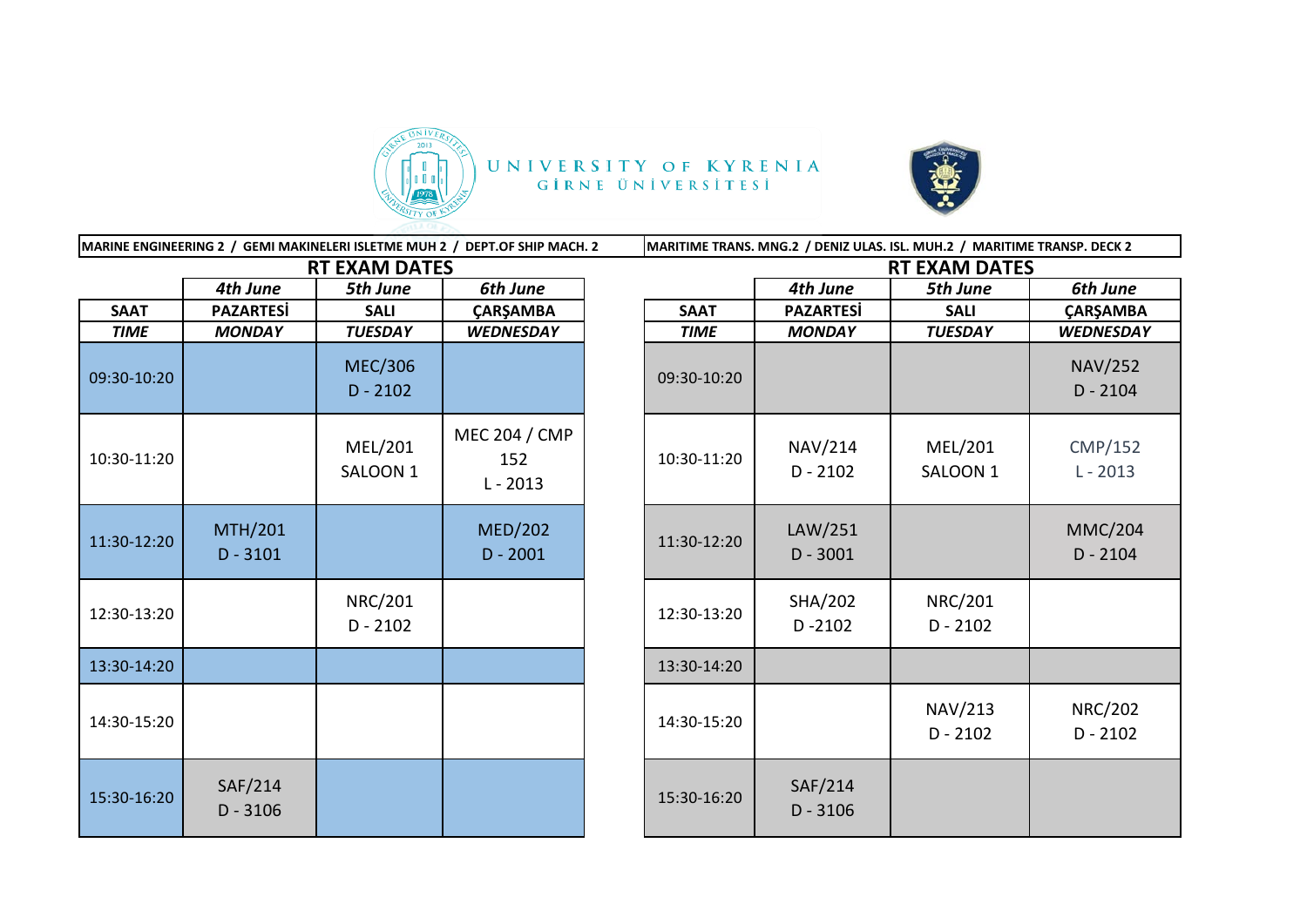

## UNIVERSITY OF KYRENIA GİRNE ÜNİVERSİTESİ



| MARINE ENGINEERING 3 / GEMI MAKINELERI ISLETME MUH 3 |                      |                 |                  |  |  |  |
|------------------------------------------------------|----------------------|-----------------|------------------|--|--|--|
|                                                      | <b>RT EXAM DATES</b> |                 |                  |  |  |  |
|                                                      | 4th June             | <b>5th June</b> | <b>6th June</b>  |  |  |  |
| <b>SAAT</b>                                          | <b>PAZARTESİ</b>     | <b>SALI</b>     | <b>ÇARŞAMBA</b>  |  |  |  |
| <b>TIME</b>                                          | <b>MONDAY</b>        | <b>TUESDAY</b>  | <b>WEDNESDAY</b> |  |  |  |
| 09:30-10:20                                          |                      |                 |                  |  |  |  |
|                                                      |                      | MED/301         |                  |  |  |  |
| 10:30-11:20                                          |                      | <b>SALOON I</b> |                  |  |  |  |
|                                                      |                      |                 |                  |  |  |  |
| 11:30-12:20                                          |                      |                 |                  |  |  |  |
| 12:30-13:20                                          |                      |                 |                  |  |  |  |
| 13:30-14:20                                          |                      |                 |                  |  |  |  |
| 14:30-15:20                                          |                      |                 |                  |  |  |  |
| 15:30-16:20                                          |                      |                 |                  |  |  |  |

| MARITIME TRANSPORTATION MNG.3 / DENIZ ULASTIRMA ISLETME MUH.3 |                              |                       |                  |  |  |  |
|---------------------------------------------------------------|------------------------------|-----------------------|------------------|--|--|--|
| <b>RT EXAM DATES</b>                                          |                              |                       |                  |  |  |  |
|                                                               | 4th June                     | <b>5th June</b>       | <b>6th June</b>  |  |  |  |
| <b>SAAT</b>                                                   | <b>PAZARTESİ</b>             | <b>SALI</b>           | ÇARŞAMBA         |  |  |  |
| <b>TIME</b>                                                   | <b>MONDAY</b>                | <b>TUESDAY</b>        | <b>WEDNESDAY</b> |  |  |  |
| 09:30-10:20                                                   | <b>NAV/352</b><br>$D - 2003$ |                       |                  |  |  |  |
| 10:30-11:20                                                   |                              |                       |                  |  |  |  |
| 11:30-12:20                                                   | LAW/352<br>$D - 2104$        |                       |                  |  |  |  |
| 12:30-13:20                                                   |                              |                       |                  |  |  |  |
| 13:30-14:20                                                   |                              |                       |                  |  |  |  |
| 14:30-15:20                                                   |                              |                       |                  |  |  |  |
| 15:30-16:20                                                   |                              | CRG/301<br>$D - 2103$ |                  |  |  |  |